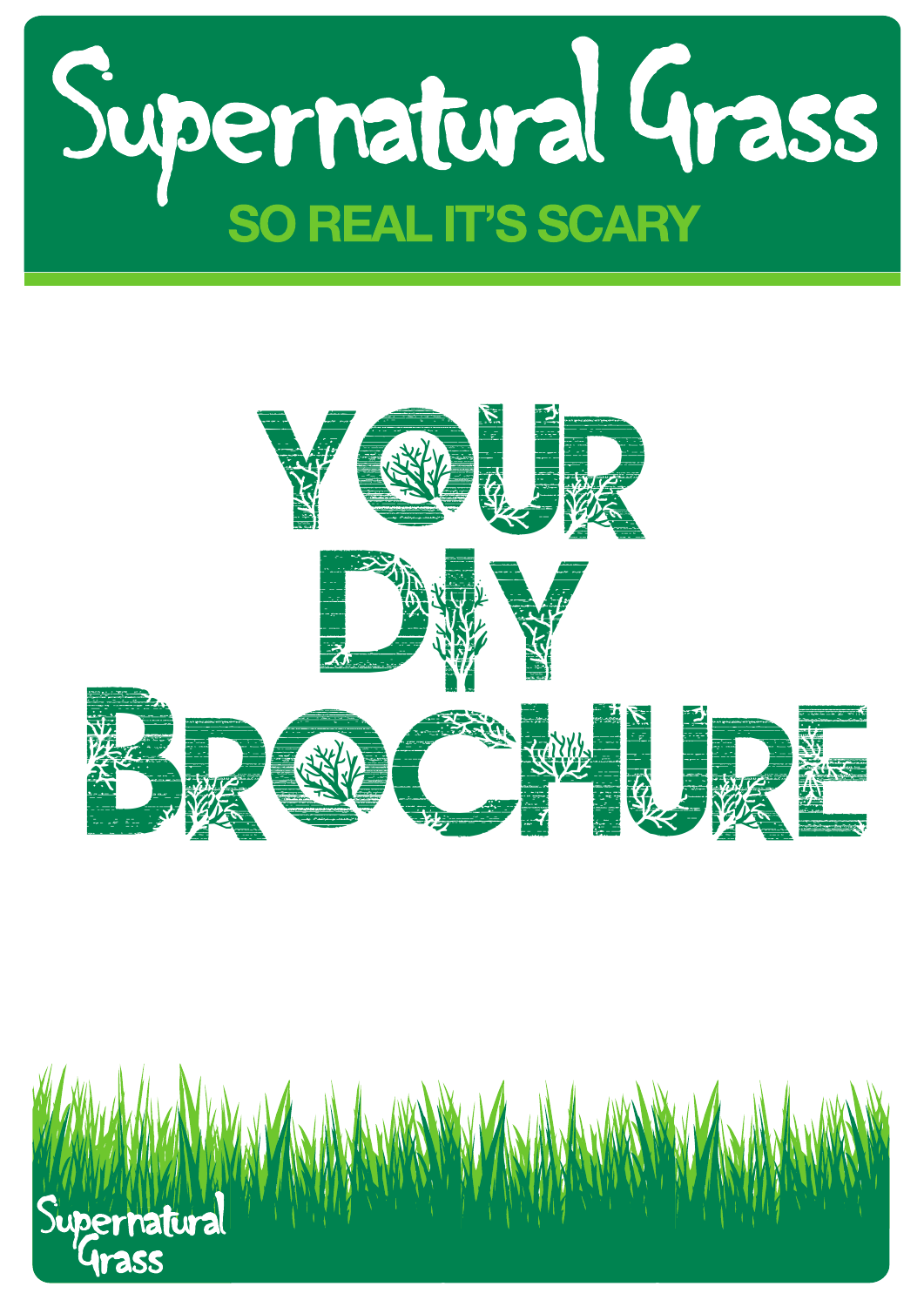#### **DIY Supernatural Grass Grass Installation Guide**

Supernatural Grass recommends using an experienced installer for all synthetic grass installations. Sporting grounds, tennis courts, multi purpose areas and schools are installed with very specific requirements to comply with insurance regulations and safety standards and should not be attempted by anyone without specific knowledge and experience. Domestic and landscaping applications are less critical however Supernatural Grass still recommends using an experience installer.

The following is a guide only and to be used as a reference only for people with construction or earthwork experience. Supernatural Grass will not be liable for any damage or errors caused by the installation of Synthetic grass.

#### **Step 1 - Mark Out**

Use a rope or garden hose to mark out the area to be covered with Supernatural Grass™. Use an earth paint or similar to paint your border. It is worth noting at this point that Supernatural Grass™ is supplied in 3.71 meter widths and your area plan should be marked out to minimise wastage.

#### **Step 2 - Sub Base**

Strip out all natural grass (living or dead) as well as all vegetation within the area to be laid with Supernatural Grass™ Excavate the ground to a depth of 75mm below the desired finished level of the Supernatural Grass™ Supernatural Grass recommends treating the area with a herbicide such as round up or similar to prevent vegetation growth under your Supernatural Grass™ Please refer to the herbicide manufacturers instructions on handling these potentially dangerous chemicals safely. You may be required to leave the area for a period of time dependant on the herbicide chosen.



#### **Step 3 - Sub Base Fill**

Fill your sub base area with crushed rock or good quality compactible sand to a depth of 75mm. Spread the base evenly to create a surface that is as level as possible and compact the base with plate compactor. Supernatural Grass recommends compacting the area at least twice with a medium watering between each compaction. You may need to refill the area dependant on your finished height requirements once the first round of compacting is complete. Once compacting is finished and very hard, spread approximately 10-15mm of crusher dust over the base and compact. A fine layer of sand can be used as a final layer to create a perfectly smooth sub base if necessary. **Check surface for depressions.** Any depression areas 10mm-20mm or deeper should be filled in and re-leveled. Although the grass also drains vertically through the drainage holes that are manufactured in the grass, it is still advisable to give the sub-base a slight slope, to avoid any pools of water (slope away from buildings).



#### **Step 4 - Laying the Grass**

Lay your Supernatural Grass™ over the sub base according to your measurement plan and allow the garden side ends to overlap for later trimming. Allow the Supernatural Grass™ to relax for a few hours, this should remove any wrinkles caused by rolling of the grass. Make cuts around trees and obstacles and get all the Supernatural Grass™ laid into it correct final position ready for gluing the seams.

Roll out grass. Position the grass where it goes, be accurate (so you don't cut off grass you actually need). Note: Try to avoid dragging the grass as this may dislodge some crushed rock or sand



## **Step 5 - Securing Edges**

After your Supernatural Grass is cut to size and sitting in position long flat head nails or 'u' shaped pegs can be used to secure the edges of the grass. One nail or peg every 30cm is recommended.

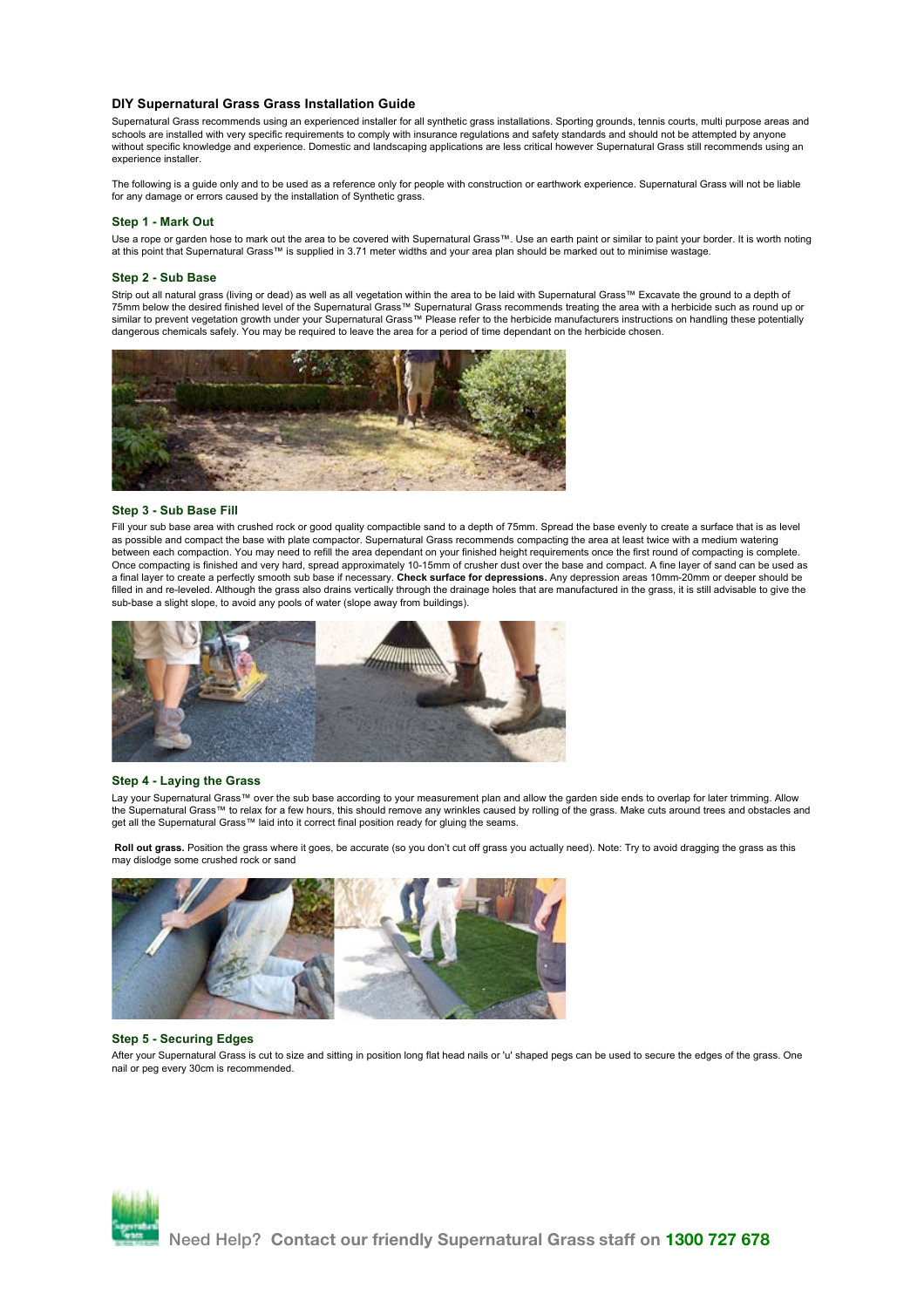

#### **Step 6 - Gluing Seams**

Make sure your Supernatural Grass™ is sitting in the correct position, and then roll back the edges to be glued together. Place a jointing tape directly under the seam position and exactly in the middle of the seam. Pour outdoor synthetic grass glue onto the joint tape and spread evenly over the tape with a<br>notched trowel. Place two edges of Supernatural Grass™ together over th Supernatural Grass™ are glued as closely together as possible to ensure that the seam is not visible and ensure you match the seam on each joining piece.

Note: The pattern of grass stitching on the under side must run in the same direction before the two pieces are adhered. Both sides of the grass at the seam must be pulled back in order to install the seam tape.



#### **Step 7 - Brushing and Infill**

Rubber infill material should be laid evenly on the Supernatural Grass™, use the Supernatural Grass product range page to guide you of the correct infill amounts per square meter of sand and rubber granules to use for each product. Most use sand infill, as it is the least expensive compared to rubber infill. Of course rubber is more shock absorbent than sand, so choose what you can afford and prefer, although it is strongly advisable to have at least the top half in<br>rubber infill. This acts as insulation & also deters weeds from leave around 15mm of grass blade exposed. As a general rule of thumb, approximately 10kg of kiln dried Supernatural Grass sand per square meter of grass, equals around 10mm of infill height. Then finally add a crumb rubber infill using Supernatural Grass Rubber with approximately one 25 kg bag covering 2-3 sq metre for every 10mm of infill height. Spread the infill in several passes. As you spread the infill you should make one entire pass on the surface then sweep it down into the fibres, repeating the process until all of your infill has been spread evenly. Once the rubber granules are spread evenly over the Supernatural Grass™ spread the sand over the top of the rubber evenly, Use a plastic garden rake to further even out the infill. Brush in the infill with a stiff bristled broom or mechanical power broom, allowing the infill to fall to the base of the Supernatural Grass™. Over time the rubber will settle further to the base of the Supernatural Grass™ and become less visible. Further infill may need to be reviewed after several years of use or depending on traffic on grass. Your Supernatural Grass™ is now ready to use!!



#### **Finished Product**

You may need to broom the grass occasionally dependant on usage and traffic and any leaves and debris can be removed either manually or with a leaf blower.



#### **Notes**

You may use 100% sand if you would prefer not to use rubber.

- The advantages of using Rubber
- Rubber Creates soft fall and is less abrasive
- Type of Rubber and Sand to use:
- 1mm 2mm size Rubber granules are recommended.
- Dried sand must be used. Best grading is a kiln dried AFS 40 Grade Sand.

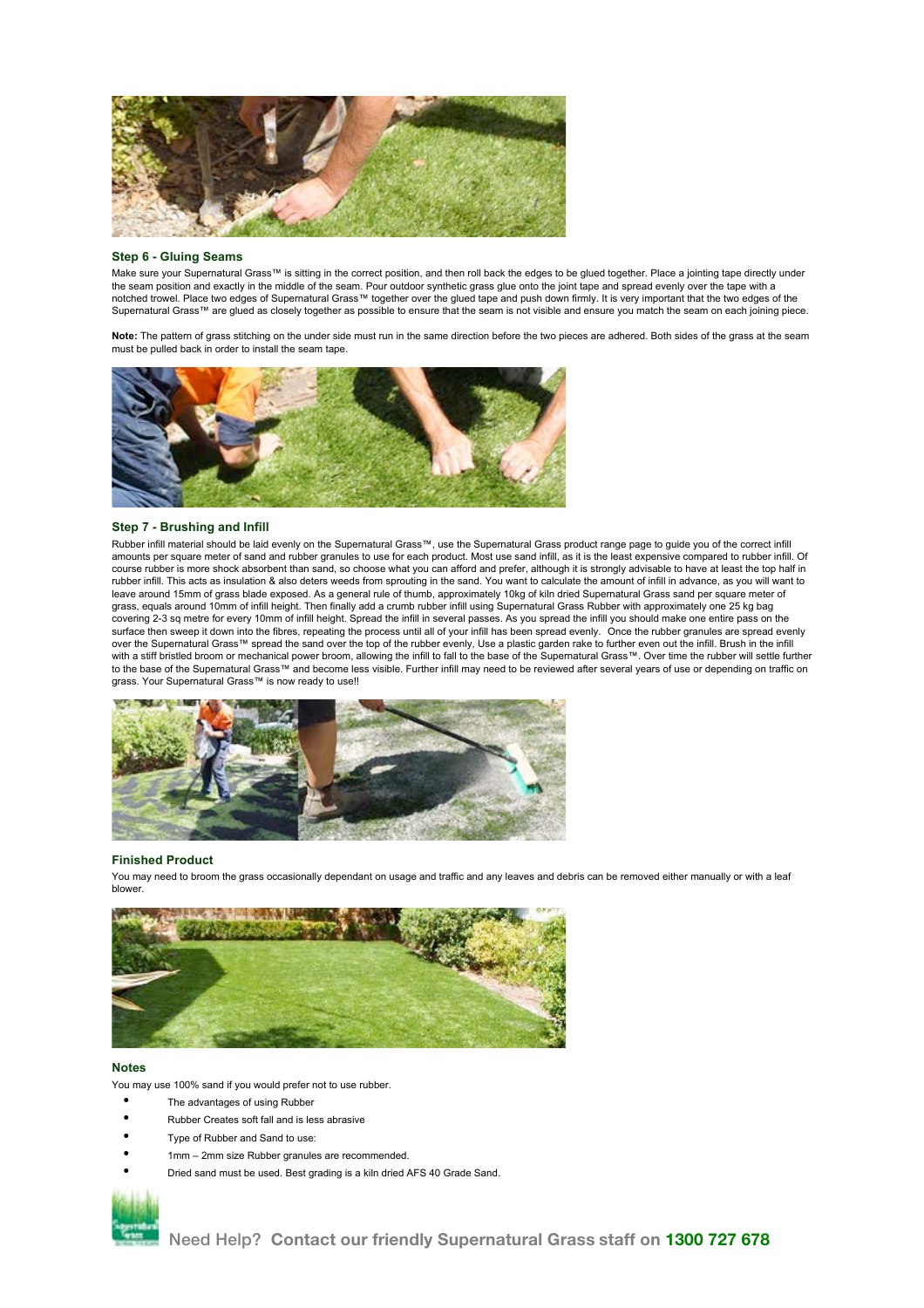**Optional Edging.** Depending on your yard, you may want to install some type of edging material around your new lawn. A large range of Clay, Masonry and Natural Stone pavers, garden edging borders and retaining wall products are available from Melbourne Brick stores throughout Melbourne which will be ideal for edging your new grassed area.

### **Maintenance Guidelines**

Routine maintenance generally includes keeping the surface clean of debris, especially that which may decay into the infill, and occasionally sweeping the fibers up to revitalize the appearance of the lawn.

Rain is your best cleanser. Rainfall gently cleans the grass fibers of dust, pollen and airborne pollutants in way that is difficult to duplicate in any other fashion. In areas where rainfall is scarce–or during prolonged periods of drought–an occasional water flush is beneficial to soak and thus cleanse the grass system. This procedure is recommended for all grass systems.

Here are some additional tips:

- Do not use any tools that may damage the field and do not use solvents like acetone or cleaning materials containing alcohol.
- Pay special attention to the most heavily used areas. Keep extra sand or rubber infill as after a minor settling period, you may wish to fill-in any minor "low spots". If you encounter a low spot, take a bucket of infill, locate the spot and apply several thin layers of infill to the area and brush into the fibers with a stiff street broom or small hand held fiber scrub brush (such as is used to hand scrub floors). Brush in several directions.
- Every loose foreign object, no matter how small, can damage your Artificial grass by abrading the fibres and/or contaminating the fill. Remove all leaves, twigs, paper and any other waste items on a regular basis.
- To keep the infill from compacting and to limit the fibers from "matting down", brush your Artificial grass on a regular basis. Always brush the Artificial grass in opposite directions, as continuous brushing in one single direction will produce unacceptable pile lean.
- In case of seams opening, it should be repaired soon as quickly as possible to prevent the situation from deteriorating.
- Snow removal: Generally snow and ice should be left to melt and drain off the system without assistance. At times, however, it may be desirable to remove snow or ice. If you elect to plow the snow, leave a layer of snow of 1 inch as to protect your Artificial grass from mechanical damage. The final layer of snow can be removed by brushing.
- Do not park vehicles on the Artificial grass. You also do not want direct, hot engine exhaust to be discharged onto the Artificial grass for extended periods.
- Prevent lubricating oil, grease, transmission fluids, etc., from dripping or spilling on your Artificial grass surface during sweepings. Such spills can discolor the Artificial grass. Battery acid and other such fluids should not be allowed on the Artificial grass. Never change or add fluids to maintenance equipment while on the Artificial grass surface.
- The Artificial grass fibers are highly stain resistant because most stains are moisture borne and the polyolefin-based fibers tend not to absorb moisture. Hence, most stains on Artificial grass are not true stains but rather residues of foreign matter that must be promptly and thoroughly removed. Most stains can be removed with water or soap and water. The first rule is promptness. It is much easier to clean up a fresh spill before it has time to dry and harden. Remove any solid or putty-like deposit promptly using a dull knife or spatula-like tool.
- Neither long-term static load of more than 2 psi, nor any transient or dynamic load of more than 35 psi should be allowed on the surface. The loading of a pneumatic-tired vehicle is approximately equal to the air pressure in its tires. Hence, it is good practice to eliminate any unnecessary long-term parking and loading and to keep the necessary ones as low and brief as possible.
- Enforce a smoke-free environment, if possible, and discourage the use of fireworks, fires, and tobacco products including chewing gum.